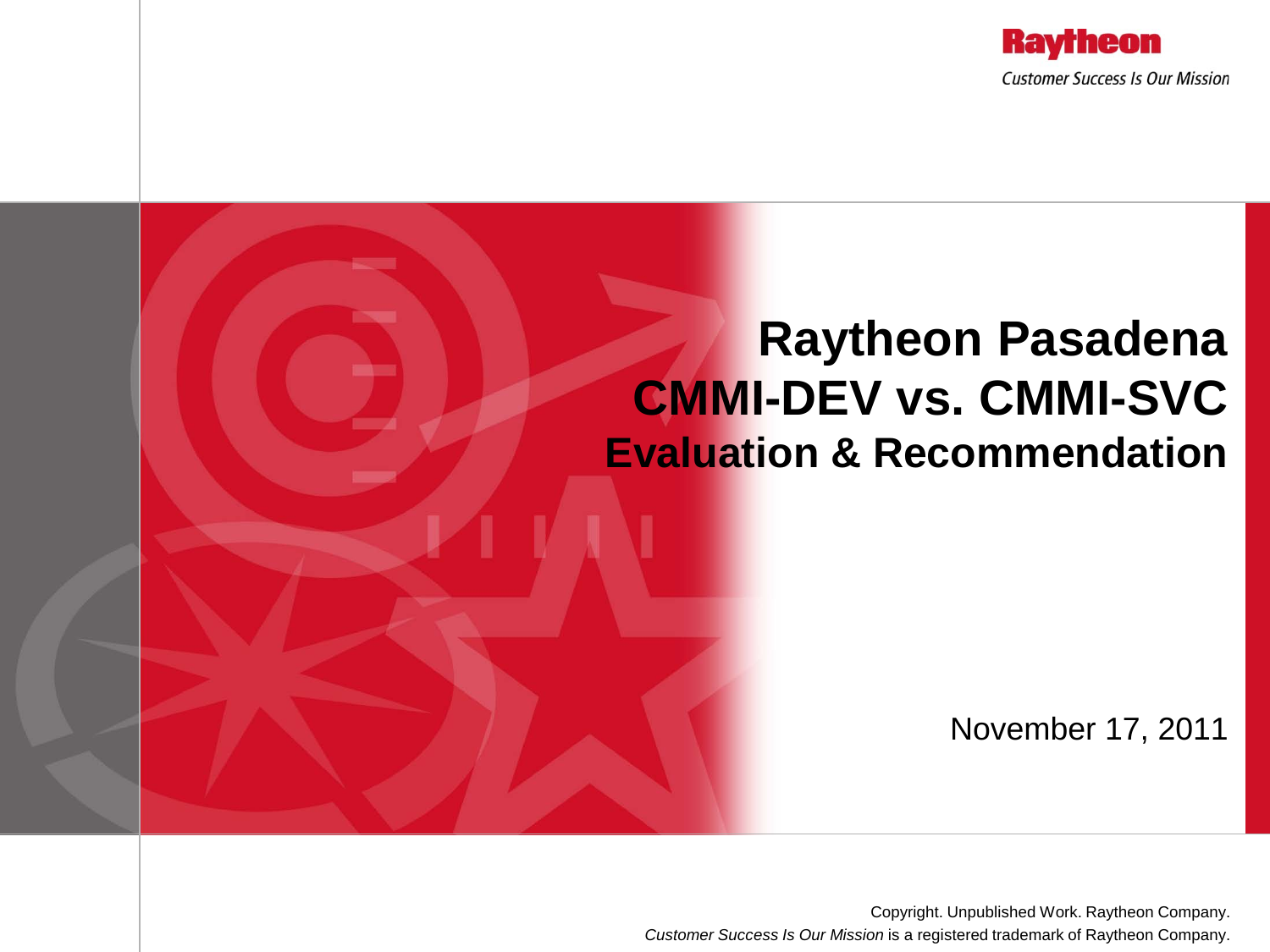# **Agenda**

- **E** CMMI History
- **Derations Goals**
- Understanding CMMI-DEV v1.3 and CMMI-SVC v1.3
- **No. 2018 What Does SEI Recommend?**
- **Evaluation Approach**
- **Evaluation Analysis** 
	- Costs and Effort
	- Evaluation Parameters
	- Decision Analysis and Resolution (DAR)
- **Recommendation**
- Current Activities and Plans
- Conclusion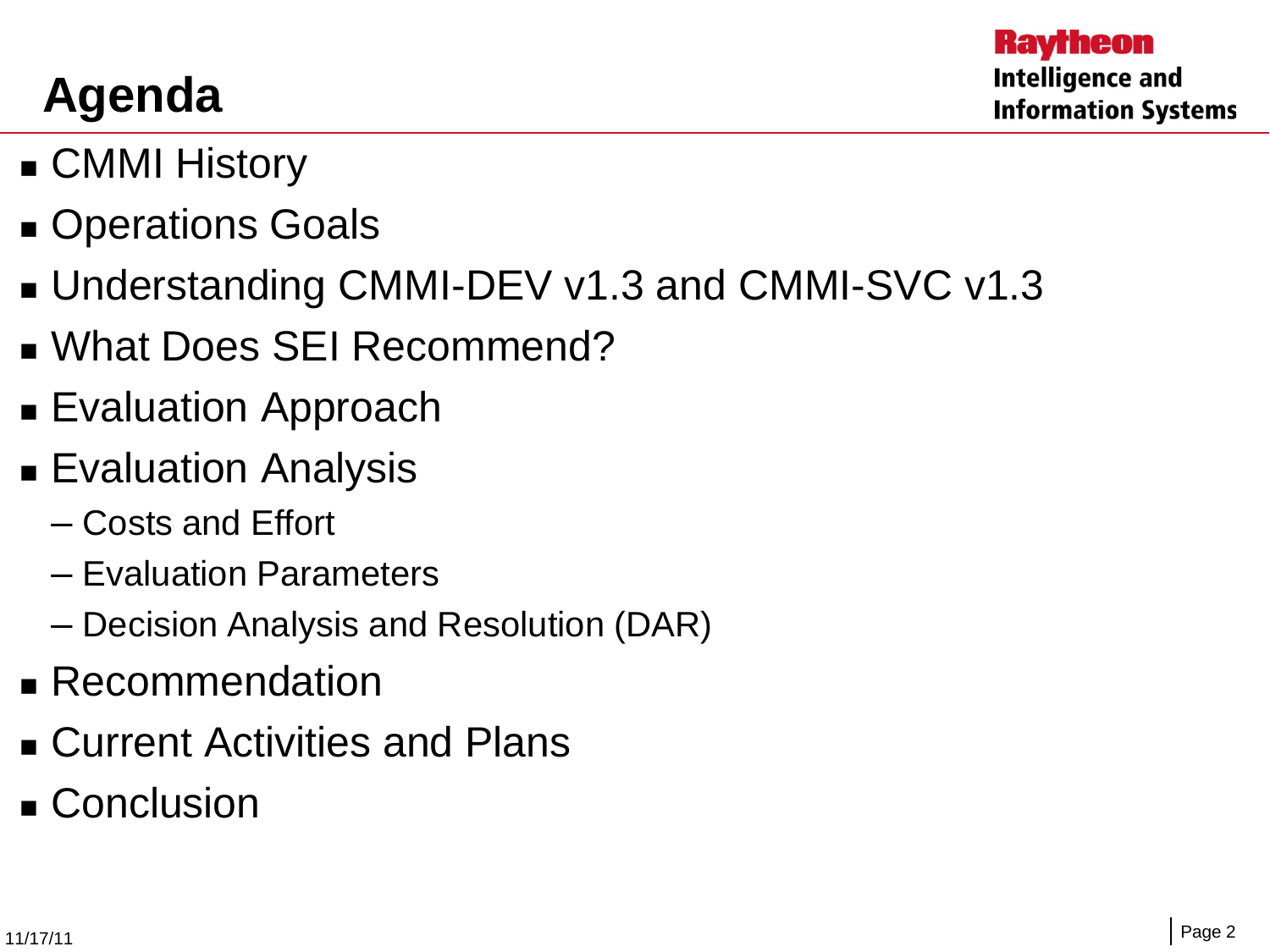# **CMMI Background and Highlights**

- ■1998 SDSIO Contract Awarded to Raytheon by NASA's Jet Propulsion **Laboratory**
- 2004 Achieved CMMI Maturity L3 for Services (CMMI-Dev, Version 1.1)
	- Innovative approach of to applying CMMI-DEV to Services Organization
	- Received patent (05E095)
- 2007 Achieved CMMI Maturity L3 for Services (CMMI-Dev, Version 1.2)
- 2007 Achieved CMMI Engineering Capability for Raytheon Web Solutions (RWS) (CMMI-Dev, Version 1.2)
	- Pasadena Innovative approach was published as a use case in the CMMI-DEV Version 1.2 book
- 2008 Won the re-compete, DSIO Contract Awarded.
	- CMMI was a key discriminator
	- CMMI is a DSIO contract requirement
- 2010 Achieved CMMI L3 Maturity L3 for Services (CMMI-DEV, version 1.2)

#### Continuous process improvement culture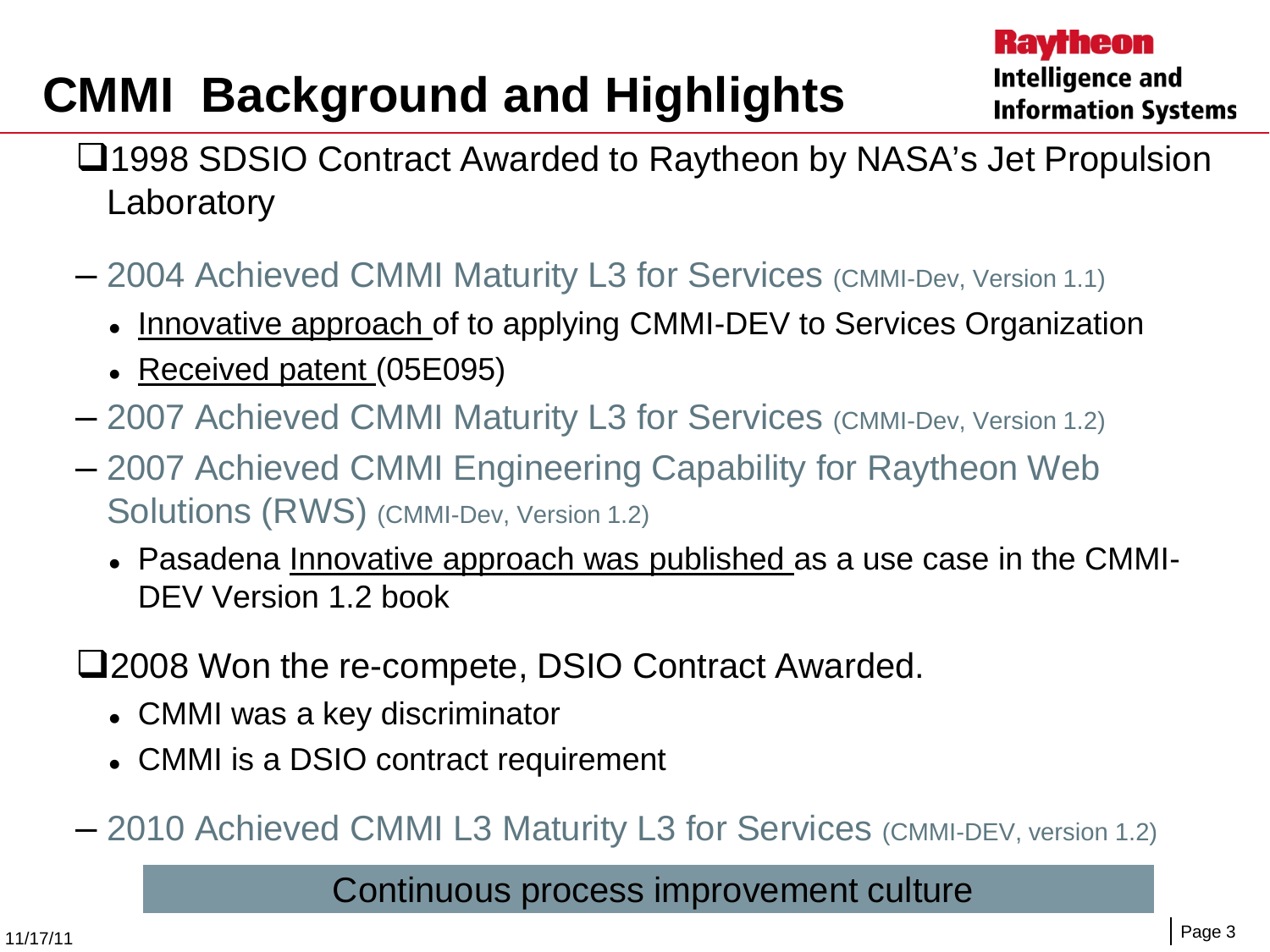#### **Overview**

- CMMI-DEV v1.1 was implement for 2004 certification
- CMMI-DEV v1.2 was implemented for 2007 & 2010
- CMMI-DEV v1.3 and CMMI\_SVC v1.3 released late 2010

### **Raytheon Pasadena Operations Goals**

- Maintain customer focused approach to processes
- Maintain Raytheon Pasadena CMMI certification
- Re-evaluate CMMI constellation selection
- Identify, document and make a recommendation to leadership on which CMMI constellation is best suited for Raytheon Pasadena

### CMMI is aligned with Raytheon Pasadena goals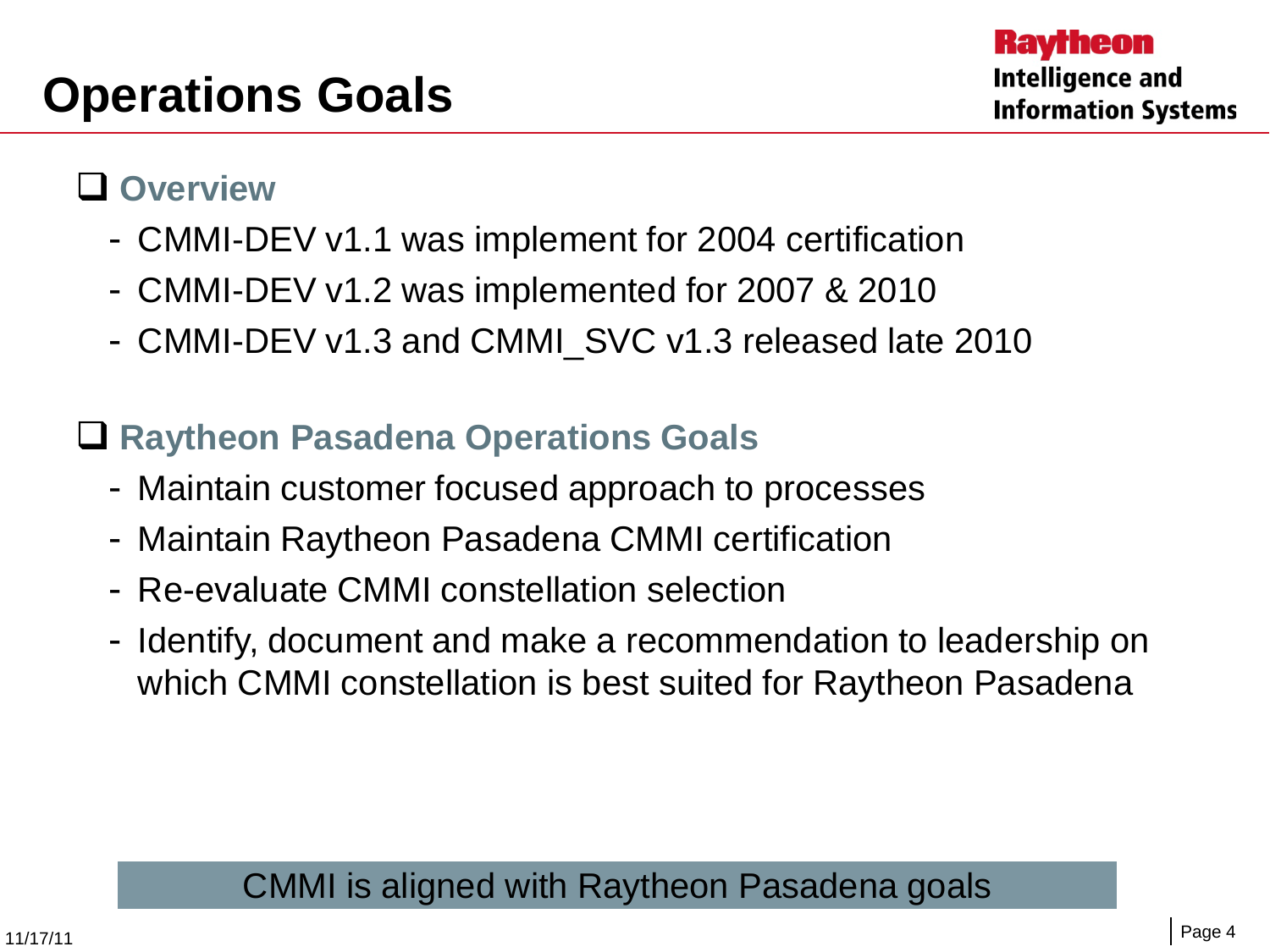# **Understanding CMMI-DEV and CMMI-SVC**

#### CMMI-DEV v1.3

- Has a total of 18 Process Areas (PAs)
- From which 17 PA directly apply to Pasadena Operations
	- The Supplier Agreements Management (SAM) PA is not implemented
- For Maturity Level 3 12 out of the 18 PA are the same for CMMI-DEV and CMMI-SVC
- For Maturity Level 3 5 PAs are unique to CMMI-DEV

### **OCMMI-SVC v1.3**

- Has a total of 19 PA
- Could primarily re-use 12 PAs from the existing implementation of CMMI-DEV



Could we leverage the overlap between CMMI-DEV and CMMI-SVC?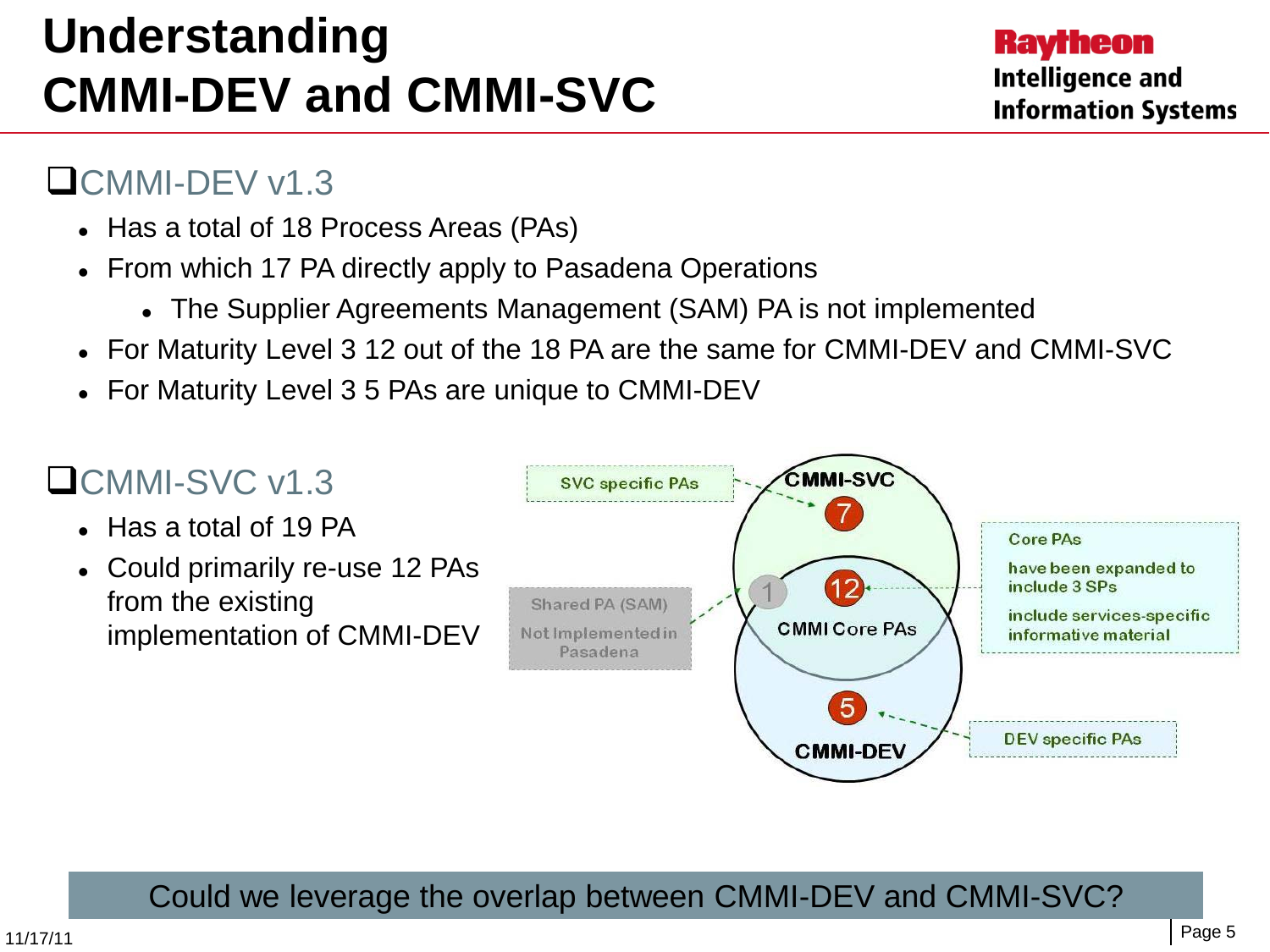# **CMMI-SVC mapped to Existing Process**

#### **Raytheon Intelligence and Information Systems**

|                                            | Coverage |                                                                                                                                                                                                                                                                                                                                                                                 |
|--------------------------------------------|----------|---------------------------------------------------------------------------------------------------------------------------------------------------------------------------------------------------------------------------------------------------------------------------------------------------------------------------------------------------------------------------------|
| <b>SVC Practice Area</b>                   | Rating   | Comments                                                                                                                                                                                                                                                                                                                                                                        |
| Service Delivery (SD)                      |          | Covered well with existing processes. No gaps. Service<br>Agreement is the SWO (Subcontract Work order);<br>Service system is the combination of the 5 service<br>components and is defined by the WCP; Service System<br>component is one of the golden 5 service provision<br>requirements; Service System Delivery is the DSIO<br>Contract Tool; Service Request is the SOW; |
| Incident Resolution and Prevention (IRP)   |          | Little or No coverage with existing processes. Many<br>gaps. An incident is and indication of a problem or<br>interference with service delivery. Typical instantiation of<br>this would be help desk with tickets. A possible<br>approach would be to use the DSIO contract tool to<br>record incidents from the customer.                                                     |
| Service System Design (SSD) (optional)     |          | Covered well with existing processes. No gaps. Well-<br>covered with existing Engineering PAs; however<br>opportunity exists to minimize engineering processes<br>with SVC.                                                                                                                                                                                                     |
| Service System Transition (SST)            |          | Covered well with existing processes. No gaps. A<br>Service system is represented and defined by the WCP;<br>Service Systems are all of the WCPs under the DSIO<br>contract. A request for a change (MOD) in service would<br>be a service request; so a service transition would occur<br>as a result.                                                                         |
| Strategic Service Management (STSM)        |          | Some coverage with existing processes. Some Gaps.<br>Unclear as to what the standard services are and how<br>they are presented to current and potential customers.                                                                                                                                                                                                             |
| Capacity and Availability Management (CAM) |          | Some coverage with existing processes. Some Gaps.<br>Personnel and Facilities planning exist; would need more<br>emphasis of coordination across all services, as well as<br>modelling, measurement, and analysis to make sure that<br>all necessary resources for service delivery are at the<br>right levels and available when needed.                                       |
| Service Continuity Management (SCON)       |          | Little or No coverage with existing processes. Many<br>gaps. No continuity planning in place.                                                                                                                                                                                                                                                                                   |

3 PAs coverage – 2 PAs some coverage – 2 PAs little or no coverage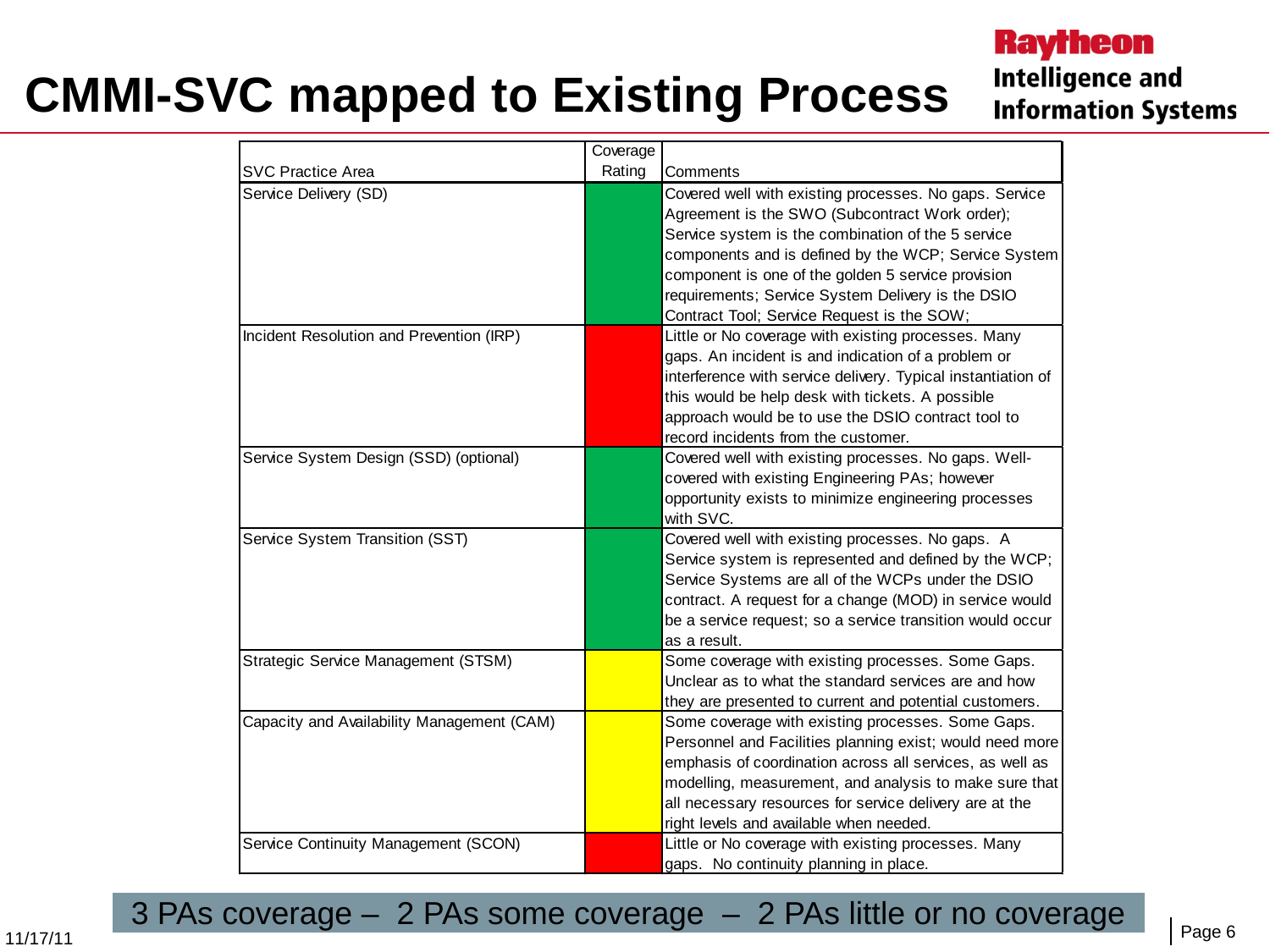## **What does SEI recommend?**

#### Excerpts from CMMI for Services, v1.3 technical report

 *"Organizations interested in evaluating and improving their processes to develop systems for delivering services can use the CMMI-DEV model. This approach is especially recommended for organizations that are already using CMMI-DEV or that must develop and maintain complex systems for delivering services. However, the CMMI-SVC model provides an alternative, streamlined approach to evaluating and improving the development of service systems that can be more appropriate in certain contexts."*

*"Service provider organizations can also choose to use the CMMI-DEV model as the basis for improving and appraising their service system development processes. This use of the CMMI-DEV model is preferred for organizations that are already experienced with CMMI-DEV and for organizations that develop large-scale, complex service systems."*

*"Even organizations that use the CMMI-DEV model for service system development may wish to refer to the Service System Development process area for helpful guidance on applying development practices to service system components such as people, processes, and consumables."*

#### SEI: Considers the organization's needs and context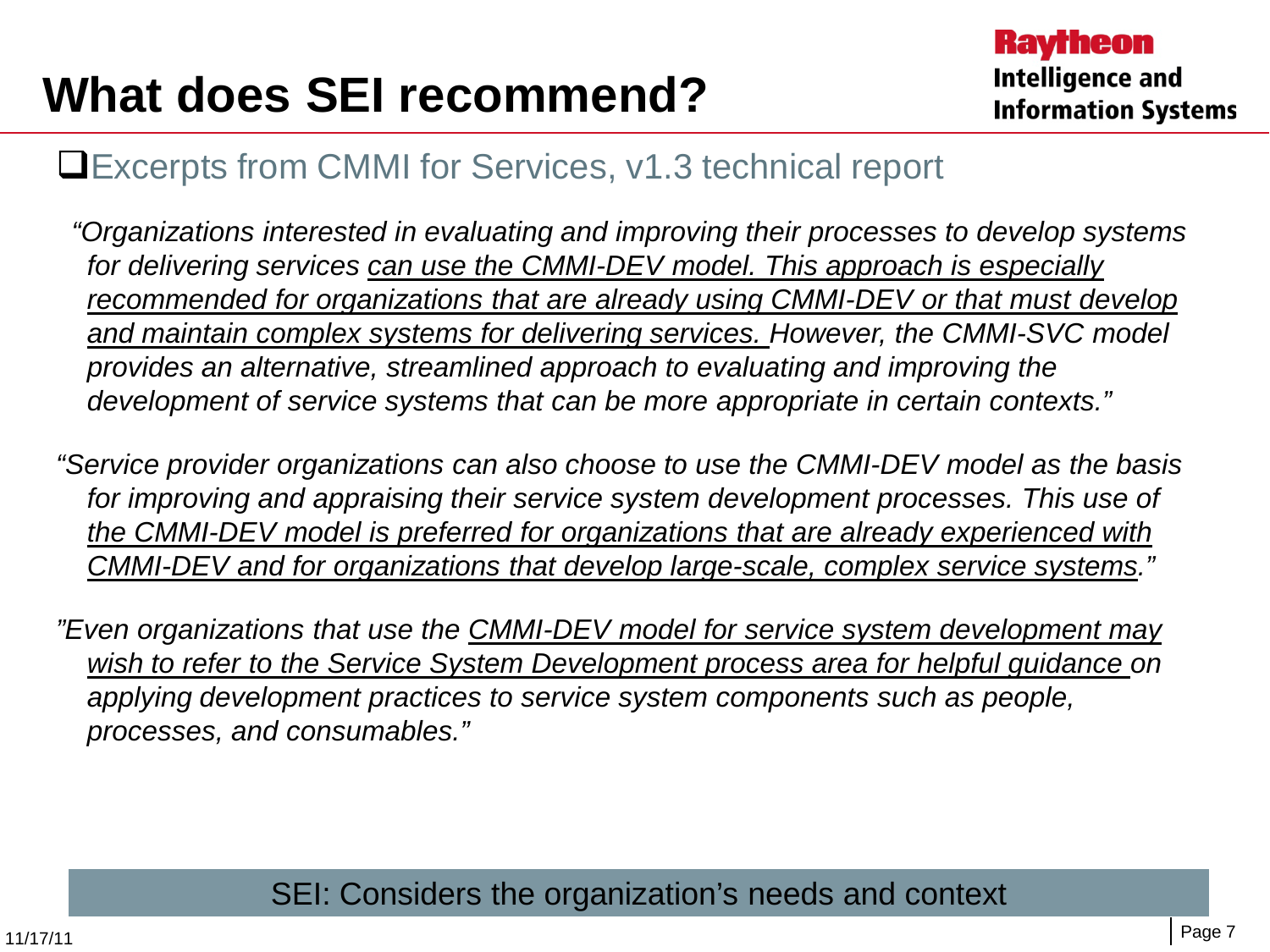#### ■ Would CMMI-SVC work in our environment?

- We were able to map our business model to the CMMI-SVC model
- However, typical industry service agreements are repetitive; the same service is offered to multiple customers.
- Our customer service agreements/sub-contracts are unique
- The process to instantiate a new sub-contract is the repetitive component

Addressing our customer needs and requirements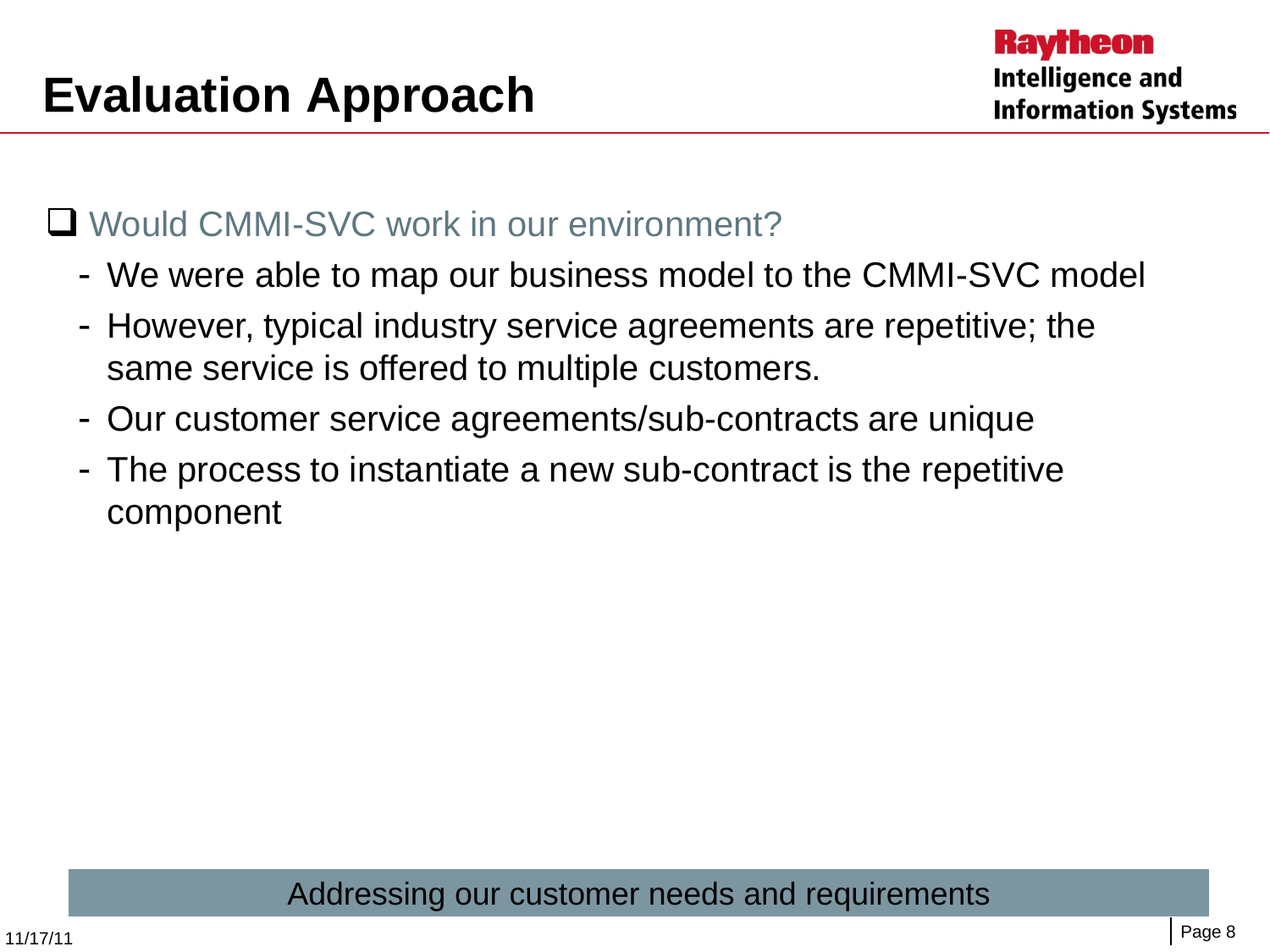What is the impact of changing to CMMI-SVC in Pasadena?

- Is what we're doing good enough?
- Are we meeting our customer requirements and is our customer happy?
- How are our operations impacted with the implementation of CMMI-SVC?

### **LICMMI-SVC Implementation Effort**

- Cost associated with implementation of 7 new PAs
	- 5 PAs effort to implement is "easy" to "moderate"
	- 2 PAs: Incident Resolution and Prevention (IRD), and Service Continuity Management (SCON) are high impact to our current operations and complex to implement
- Cost associated with creating the support infrastructure
- CMMI-SVC has 2 more PAs than CMMI-DEV this may increase evidence collection and SCAMPI effort

Add value to our customers – no additional costs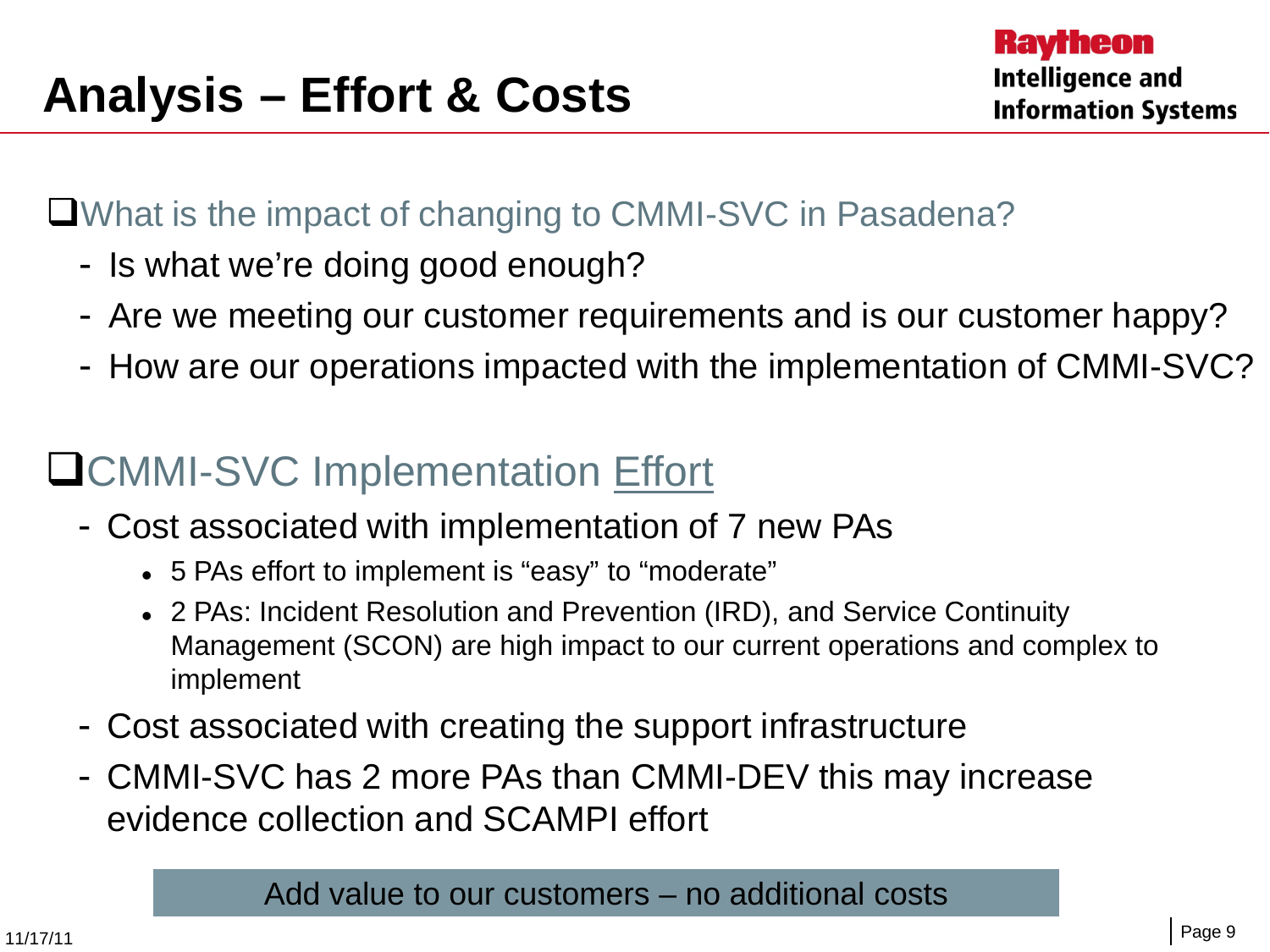# **Analysis - Solution Alternatives**

- $\Box$  How does Raytheon Pasadena want to be recognized?
	- As a product developer?
	- As a service provider?
	- As both a product developer and a service provider?
	- As a combination or mixture of the two?
	- As not interested in CMMI?

Maintain positive customer relationships and reputation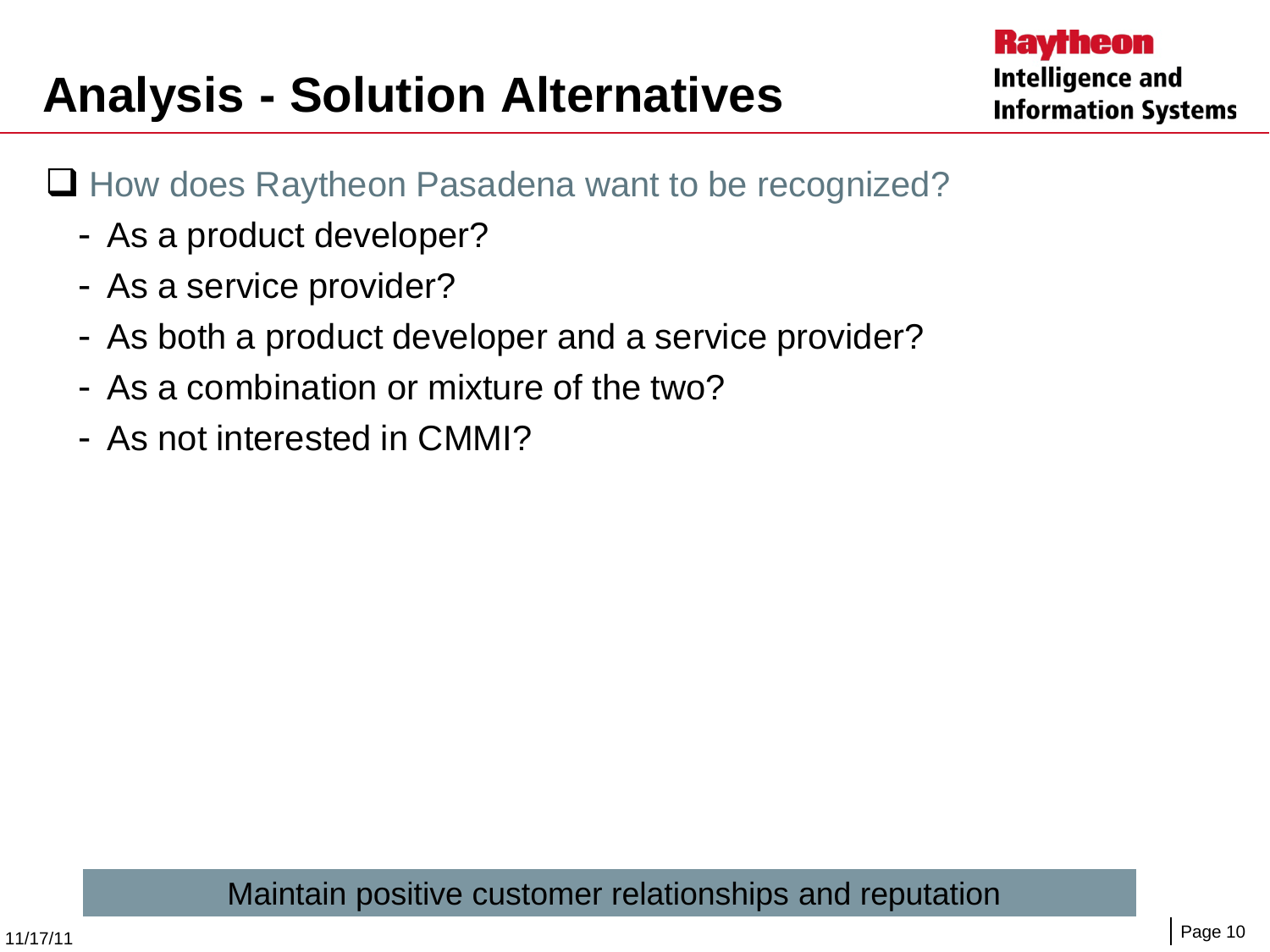# **Analysis – Evaluation Parameters**

### **□ Identified Key Evaluation Parameters**

- Selected alternatives
	- Continue using CMMI-DEV
	- Implement CMMI-SVC
	- Continue using CMMI-DEV and implement CMMI-SVC
	- Continue using CMMI-DEV and implement CMMI-SVC capability
	- No CMMI re-certification
- Defined evaluation criteria
	- Impact to Raytheon Pasadena
	- Reputation
	- Costs
	- Benefits to the Organization
	- Customer Satisfaction
- Assigned weights to evaluation criteria
	- Sane weights were assigned to identified evaluation criteria based on identified goals

#### Essential characteristics of Raytheon Pasadena CMMI efforts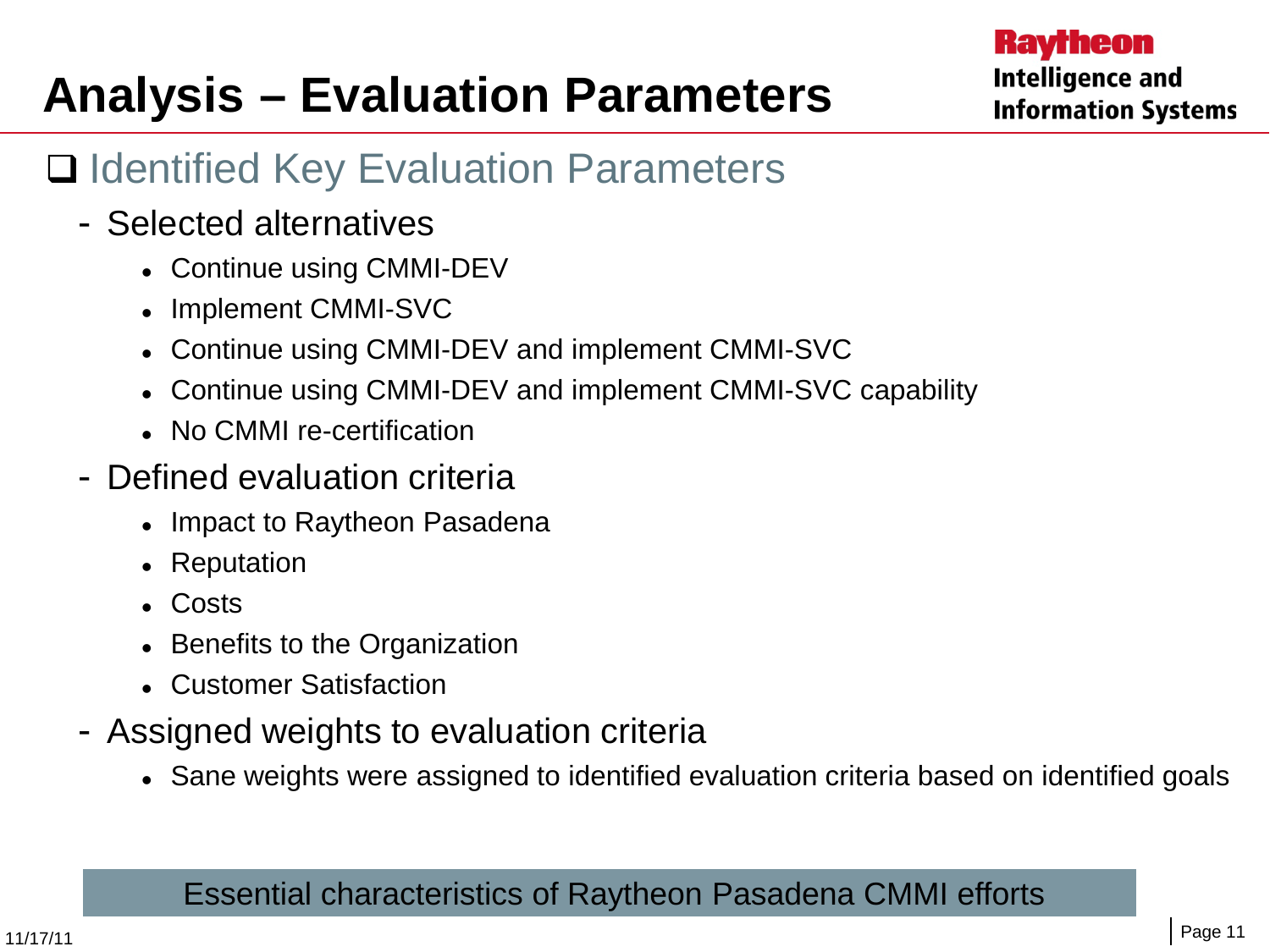#### **Analysis – Raytheon Intelligence and Decision, Analysis, and Resolution (DAR) Information Systems**

### **□ Evaluate Alternative Solutions**

**Decision Analysis and Resolution** 

- Assign values (1,3 or 9) to identified solutions based on analysis and experience

**Raytheon Proprietary** 

**DAR CMMI-DEV vs CMM-SVC Criteria NOTE-This summa** 100, when the nun Increased Σ into the yellow ce Less Impact to Reputation Increased Customer **Criteria** Ops (Internal) Benefit to MOS Satisfaction Cost 20 20 20 20 Weight 20 100 Ranking **Alternatives**  $\overline{3}$  $\overline{3}$ 1  $9<sup>°</sup>$ 1 3 9  $\mathbf{1}$ 9  $\overline{3}$ 9 1 3 9 9 9 3 3 3 CMMI-DEV 540 60 60 60 180 180 3 3 3 3 3 300 CMMI-SVC 60 60 60 60 60 V 3 9  $\blacktriangleleft$ 9 3 CMMI-DEV and CMMI-SVC 500 60 180 20 180 60 Ш CMMI-SVC + CMMI-DEV Capability in 3 3 3 3  $\blacktriangleleft$ 260 Engineering 60 60 20 60 60  $VI$ 3 9  $\blacktriangleleft$ 3 3 CMMI-DEV + CMMI-SVC Capability 380 60 60 20 60 180 IV<sub></sub> 9 9 1 3 1 No CMMI re-certification 460 180 20 180 20 60  $III$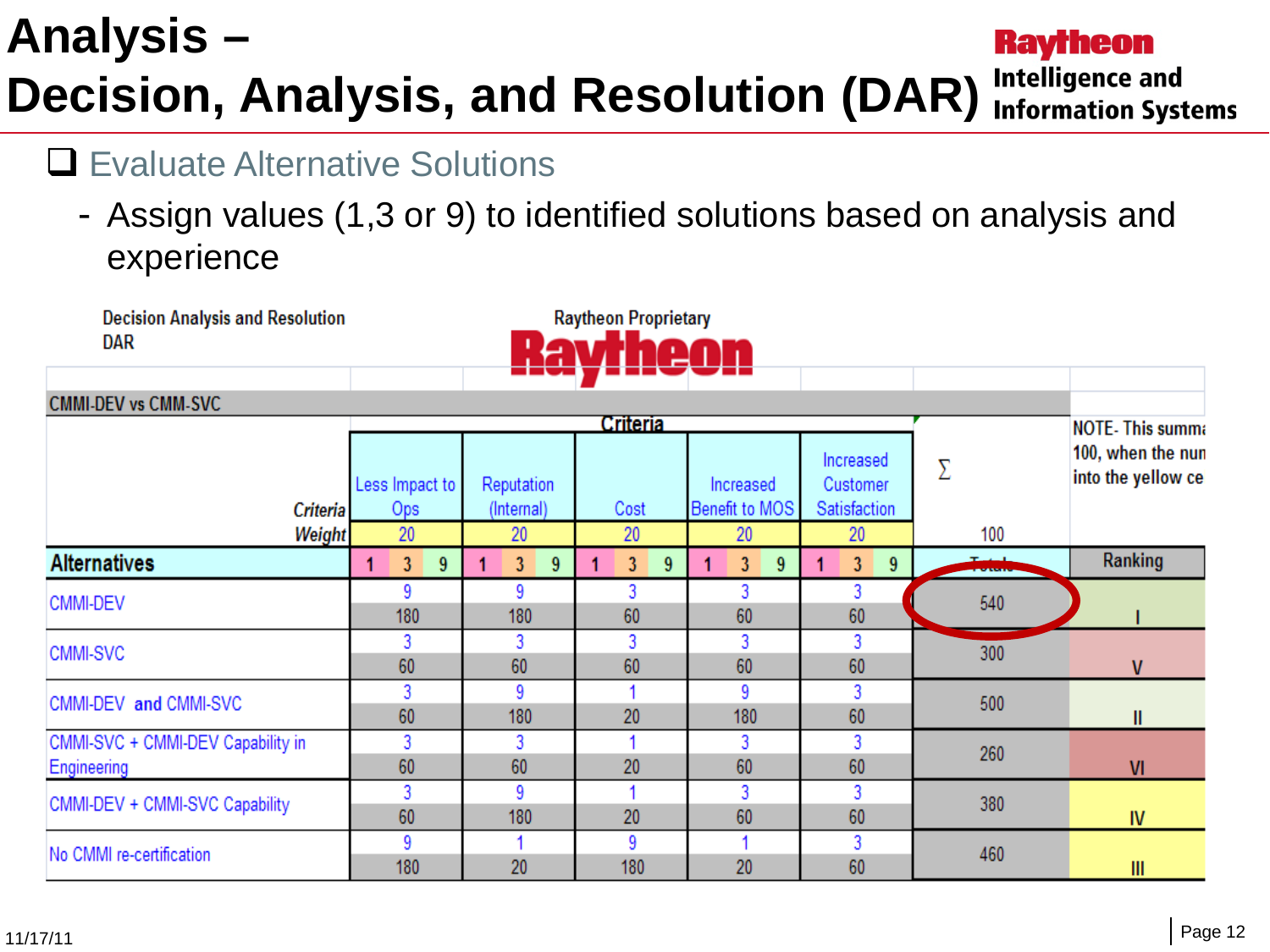### **Recommendation**

- **Based on DAR – Recommended to continue using CMMI-DEV for Raytheon Pasadena**
- Less impact to current operations
- No increase costs
- CMMI-DEV has a perceived "reputation" value
- CMMI-DEV has potential to increase benefits to parent organization to attract new business (Specialized Services Development)

### **A close second – Continue using CMMI-DEV and add CMMI-SVC PA**

- This would mean implementing and assessing 7 new Process Areas. This would exceed existing budgets.
- Recommend to see about implementing some services best practices from CMMI-SVC such as Incident Resolution and Prevention (IRP), Capacity and Availability Management (CAM) and Service Continuity (SCON) to provide higher value to the organization.

#### "In God We Trust, all others bring data"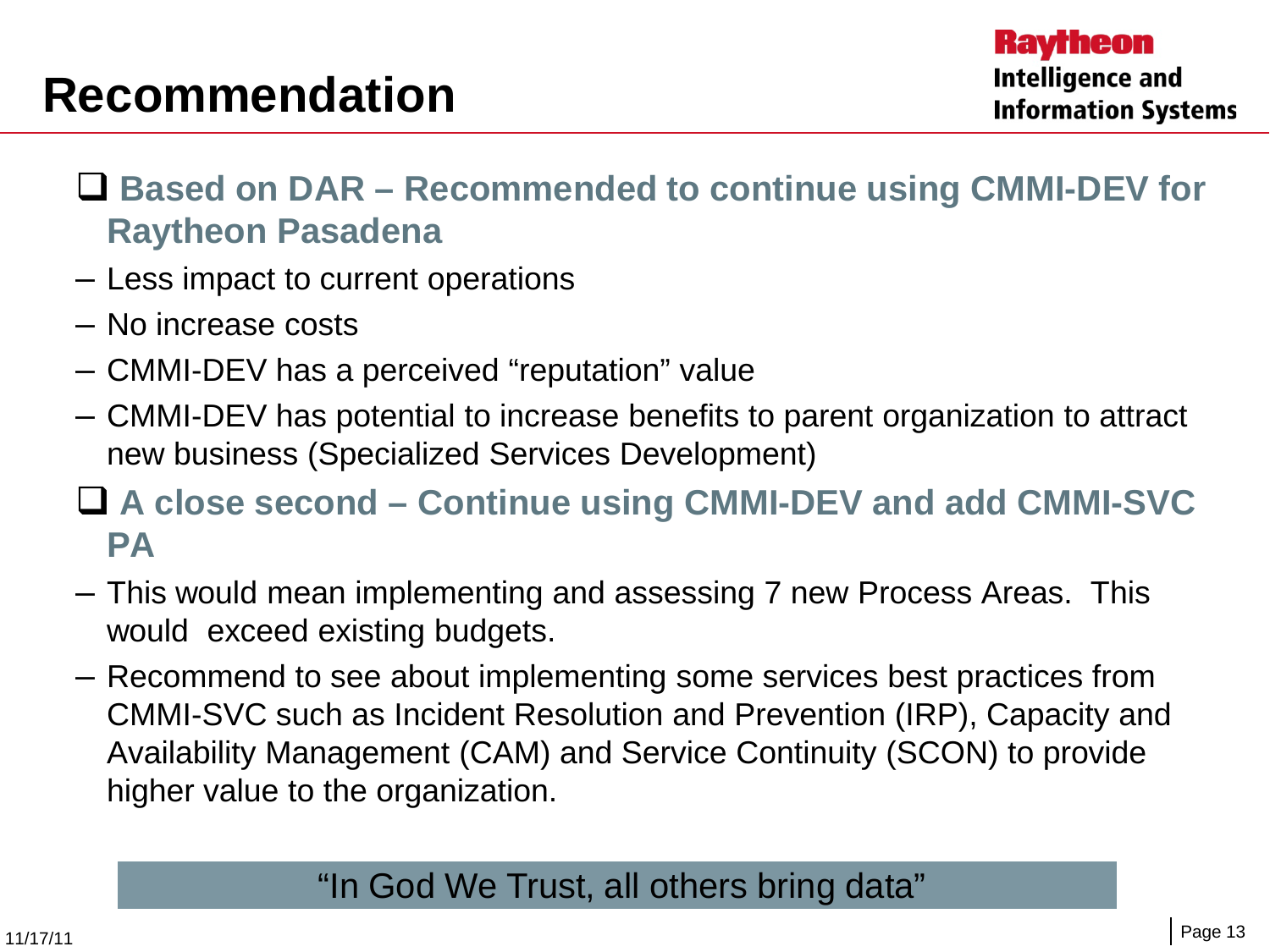## **Raytheon Pasadena Current Activities and Future Plans**

#### **Ravrheon Intelligence and Information Systems**

#### **2011 CMMI Activities**

- White paper on CMMI-DEV v1.3 versus CMMI-SVC v1.3 evaluation and recommendation
- Recommendation is to continue using CMMI-DEV
- Transitioned from CMMI-DEV v1.3 from v1.2
- SCAMPI C scheduled for December 12-14, 2011

### **2012**

- Continue process improvements and process simplification efforts
- Consider implementing identified CMMI-SVC PAs
- Conduct SCAMPI B2

### **2013**

Conduct SCAMPI A: Achieve CMMI-DEV Maturity L3 (Services adaptation)

Customer Success Is Our Mission!

**Raytheon** Nominated by JPL as Contractor of the Year